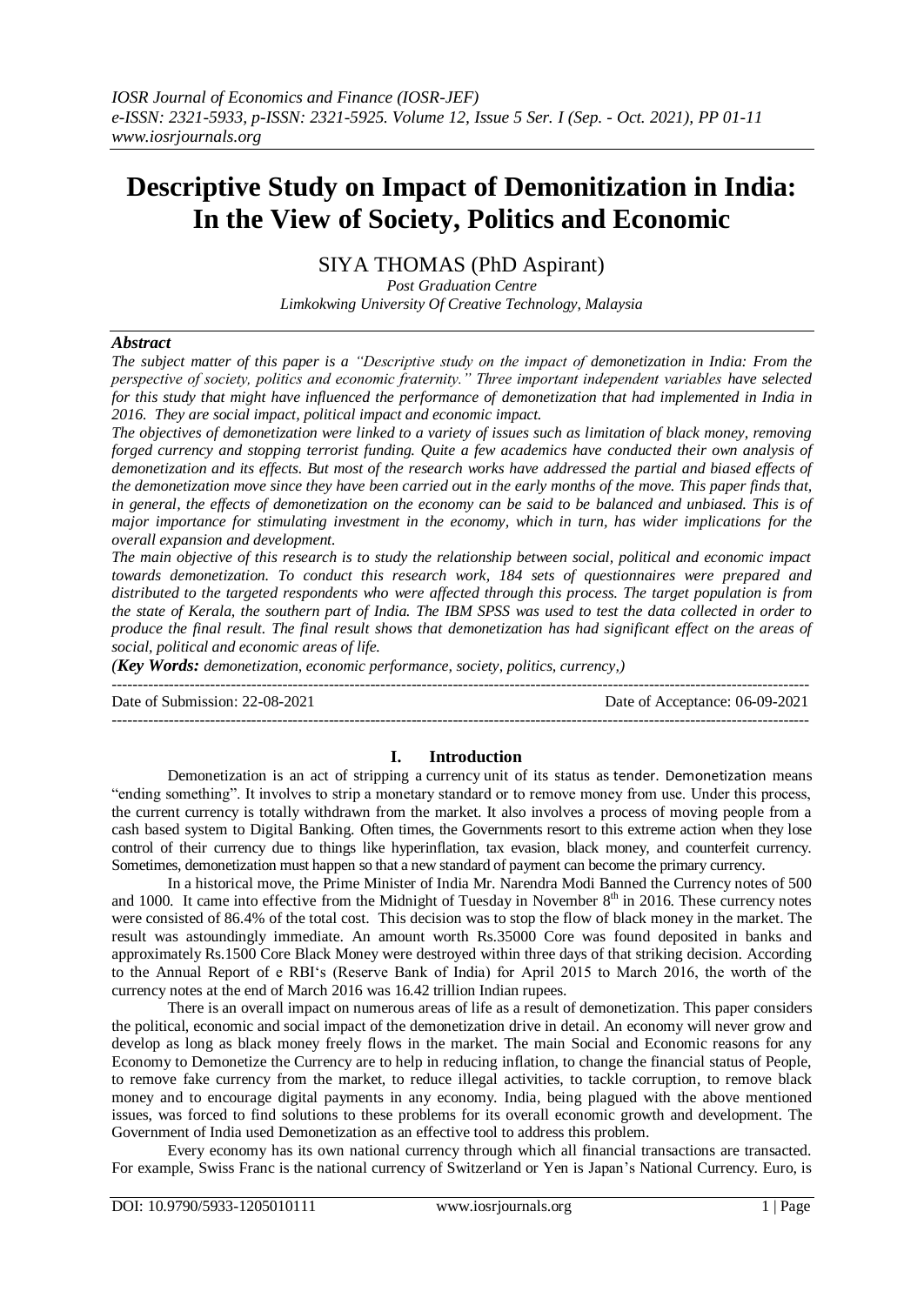currency for a group of European countries called European Union. In most of the cases, the Central Bank of a country has the infinite right to controversy money or the currency for dissemination.

Demonetization is designated in a setting wherein a lion's share of laborers is repaid in real money. The impacts have been felt in both the formal and casual economies. One of the targets of demonetization was the incitement of the advanced economy. It is fascinating to take note that in November and December of 2016, there was, as per the Reserve Bank of India (RBI) a stamped increment in advanced instilments – especially retail location (PoS) card exchanges. However, a number of previous issues rose for common people in the wake up of Prime Minister Modi's announcement. For instance, ranchers were not able to sell late collected yields, or purchase seeds for the future winter season. AS a result prices were halted and compensation fell. At medical clinics and in specialists' medical procedures, there were instances of patients being dismissed because of not having notes in the proper denominations.

At present there are no valid figures on the estimation of demonetization to the economy. It has, in any case, extensively affected the work showcase, and has given in expanded eccentrics and a downturn in business flexibility.

# **II. Background Of Study**

Demonetization is not a new experience either for the world or for India. There are various pieces of proofs of demonetization that had taken place in the world. It can be rolled out in the economy to address various socio-economic issues present in the country like black money, inflation, corruption and so on. However, it has its own repercussions too.

Media reported the crises that the general public, particularly the poor who did not have access to credit cards or mobile wallets, due to the shift in the currency. Common people had to stand in queues at banks for several hours. In addition to this, farmers faced a temporary shortage of cash in hand. It had resulted in delay in payment which in turn caused problems in agriculture related companies in the real short term. The daily routine of people changed a lot due to note exchange. Many people were facing difficulties due to this sudden move of the government. This decision even lowered the GDP of the country, downfall in stock market as well.

Due to demonetization cash was not available for common people to pay for food products. It occurred in drop in demand and decisively led to a crash in the costs of crops. Farmers were not able to recover even the costs of transportation from the low rates offered at market. This compelled the farmers across the country to depot their products in desperation. Some farmers resorted to burying unsold vegetables. Agricultural products such as vegetables, food grains, sugarcane, milk and eggs were dumped on roads.

Demonetization seems as a measure of sterilizing the money. All the banking professionals welcome this demonetization measure. According to RBI sources, both public and private sector banks are facing the harsh issue of Non-Performing Assets (NPA) or Bad loans worth 10 lac crore including the underscored assets. The demonetization measure will assist banks to recover some bad loans and better their financial position. Demonetization will make most of the transactions to be done through the banking sector. This will help the people and force the corporate to pay tax properly. In a country of the size of India, the literacy level, the social habits, the economic and the cultural strata, etc. have been impediments for many well-meaning initiatives to become successful. The forces of such factors have countered and frustrated ideas leading to a belief that nothing will ever get implemented. And when the demonetization happened, then it was criticized, opposed, hampered by competing political parties. Everyone expresses downfall over the implementation, yet, and the common man shows willingness to walk an extra mile to explore a change, literally.

As a result of demonetization all those who accepted in only cash as the form of currency, switched over to online. From the lowest levels to the most sophisticated society, people understood how to make and receive money using the mobile phone. The adoption of mobile wallet gave the opportunity for the country to adopt digital platform for many other things too. As demonetization is now leading the micro-banking revolution, a new life style being created with less or no cash-in-hand where a family is able to meet their routine and regular demands. This has a huge social impact too.

Demonetization also accepts an economic distortion that currently favours India's low-productivity in informal sector. Demonetization could bring balance to India's tax-based incentive construction. As a result, relative underground returns should fall supplying more capital to approximately high-productivity sectors and, thereby, stimulating the nation's growth and development. Digitizing India's transactions also might increase the supply of credit and lower interest rates. Currentlyy, a huge track of India's population has little or no accession to the nation's institutional credit markets. As a result, a significant amount of financial capital is stuck outside formal financial networks.

In a short term, demonetization affected the economy adversely as the Indian economy bears major structural changes during this period. This makes it difficult to quantify and attribute the slowdown in growth rates during this period. It is evident that demonetization would have had a negative impact on the Indian economy in the short run; however the extent of this impact is yet to be quantified. in addition, lots of analysts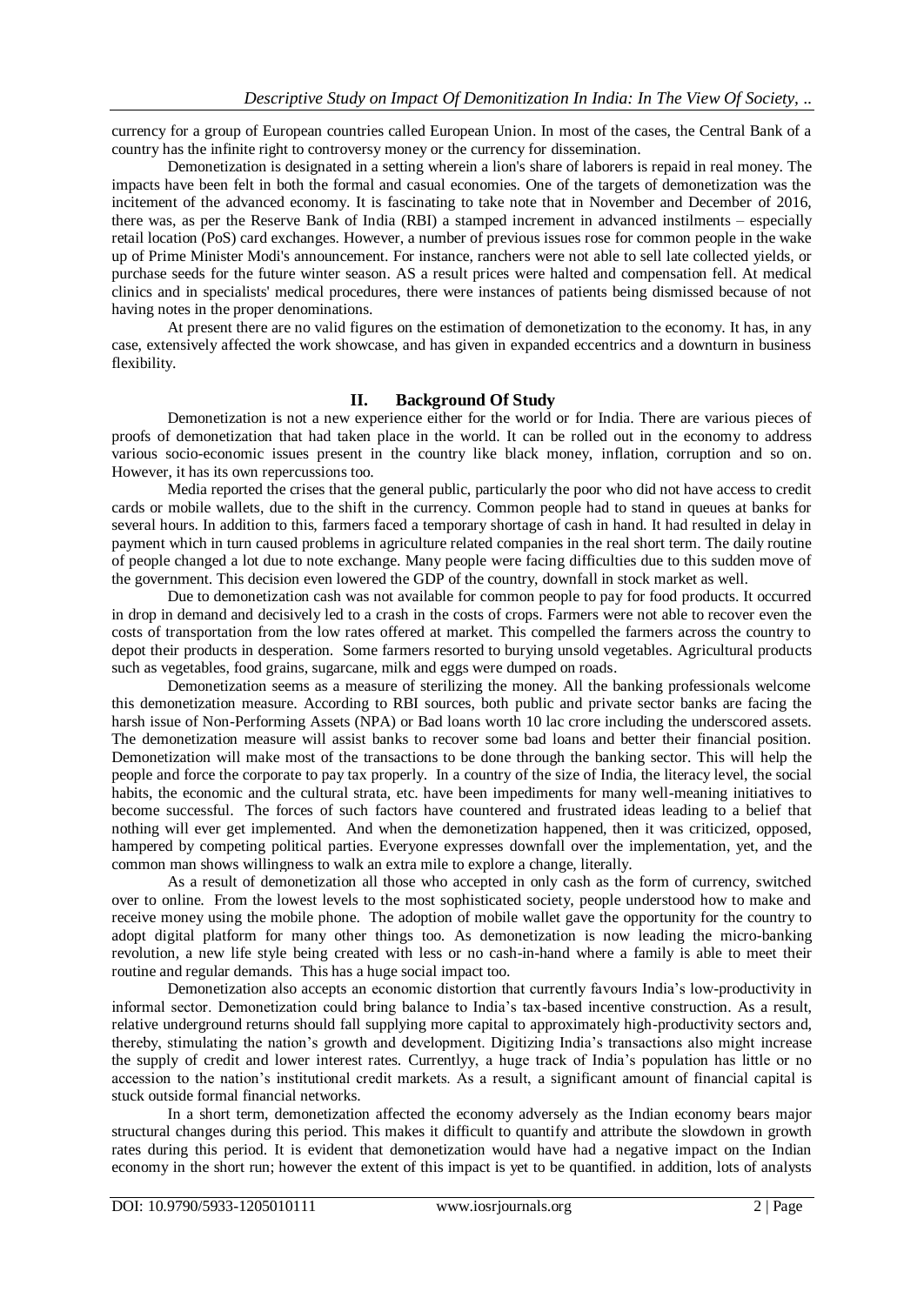have argued that demonetization failed in revealing undeclared black money given the fact that approximately all of the outstanding demonetized bills have been deposited and "legitimized". A very small portion of the estimated \$2 trillion black money stashed out of the country has been unearthed. The move towards a cashless economy will boost savings in financial assets. With any keen infusion of deposits and relatively limited entrance to lend, the credit deposit ratio for banks would become unfavourable, and thus impact margins. In case of a fasten in capital adequacy, it would be positive for margins. While in the event of a higher increase in deposits, the immediate avenue to expand would be G-Secs, and this could create a temporary descanting blip in bond yields.

The Small and Medium Business (SME) segment in India has a deep authority on the economy. It provides employment to millions of people every year and contributes a strong eight percent to the country's GDP. When a key economic decision like demonetization is implemented, it is essential to study the crash it could probably have on the economics of this segment. Due to the unexpected replacement of old currency with new ones, and the implementation challenges of replacing the 86% of the cash with new one both citizens and economy especially the casual one had to face the rage.

## **PROBLEM STATEMENT**

Demonetization continues to generate considerable debates within economists and policymakers. The subject of this study is the effect of demonetization in Indian economy, society and politics. India has long been a massively cash-based economy. There are good reasons to suspect a strong centre between rising cash usage and black money for motion in India in the correlation before demonetization. The implementation of demonetization shows how laborious the shift to cashless can be. Last year's demonetization of the Rupees 500 and 1000, which accounted for 86% of the currency in circulation in the country, unsurprisingly resulted in chaos. Companies were helpless to pay salaries and millions of unbanked citizen could not buy food and medicine. Moreover, the economy slowed to a two-year low as the population used days lining up at banks to open accounts and deposit their old notes.

The primary issue is that people do not have sufficient cash to buy commodities, even the necessary things for daily requirements. They were forced to spend a lot of time standing in queues to have access to the banks. People who are uneducated were facing problems in getting their currency notes changed as well as using e- payments methods. By now, there is enough evidence that the adverse economic impact was acute but temporary. This paper analyses the reasons that which prompted demonetization and its effects on whether it was successful in containing black money or whether it had other flow over the effects. Rising management of cash, blasting real estate prices, and climbing gold demand in the decade leading up to demonetization suggest that black money generation was growing. The increase in income tax elasticity and the growth in tax filers post demonetization imply improving tax compliance.

The unstable growth in digital transactions suggests that demonetization gave a boost to digitalization of transactions, with possible spill over benefits for fin tech innovation. While real estate prices and gold imports have downed markedly in recent years, the evidence is not clear whether demonetization produced these trends. To summarize, the costs of demonetization were forcing but short-lived while the benefits have been gradually accumulating. Demonetization was the best move to tackle black money. It is hardly a revelation that high denomination currency is essential for transacting in stores of black wealth. Demonetization will have a massive after-effect effect on the Indian economy. The eradication of illegal cash will help to turn around the economy. First, it will bring more financing to the exchequer, add to inflation outlook and increase India's gross domestic product (GDP). Second, it will revive investment platforms and give impetus to infrastructure and the manufacturing sector. Third, it will help to cut down interest rates and lower income tax rate.

Demonetization is a bold decision that paves the way to put an end to black money, hawala transactions and fostering terrorist activities. There comes a time in the history of a nation when a dominant shake-up has to be effected by taking a momentous decision to carry about a tectonic shift in the behaviour of the people, especially those who have been applying and milking the loopholes in the system for begetting illegal and corrupted wealth. Attempts to crash at hoarders, the bribe and terrorists are laudable, but the method adopted was charged with grave consequences. The sudden cash crisis and everyday difficulties are not without positive fallout. Nobody can refuse that there is pain due to rationing and insufficiency of currency notes, but there is surely some progress and this decision has been signalled by most countries.

This one decision has assured that a lot of money has been received into the banking system, a lot of informal savings have become formal now, and therefore, the tendency to invest these more official savings is in the rise. Due to sudden decision of the Government of India, Farmers were facing difficulties for sowing in the Rabi crop season. They were facing hardness in arranging seeds and fertilizers. The farmers were also not able to apply the earnings of the Kharif harvest and put it to their use and faced with harsh crisis due to the demonetization decision. Co-operative banks, where most of the farmers' savings are, unable to exchange or obtain deposits being made by the farmers in discard notes, and also cannot give them loans. Because of this the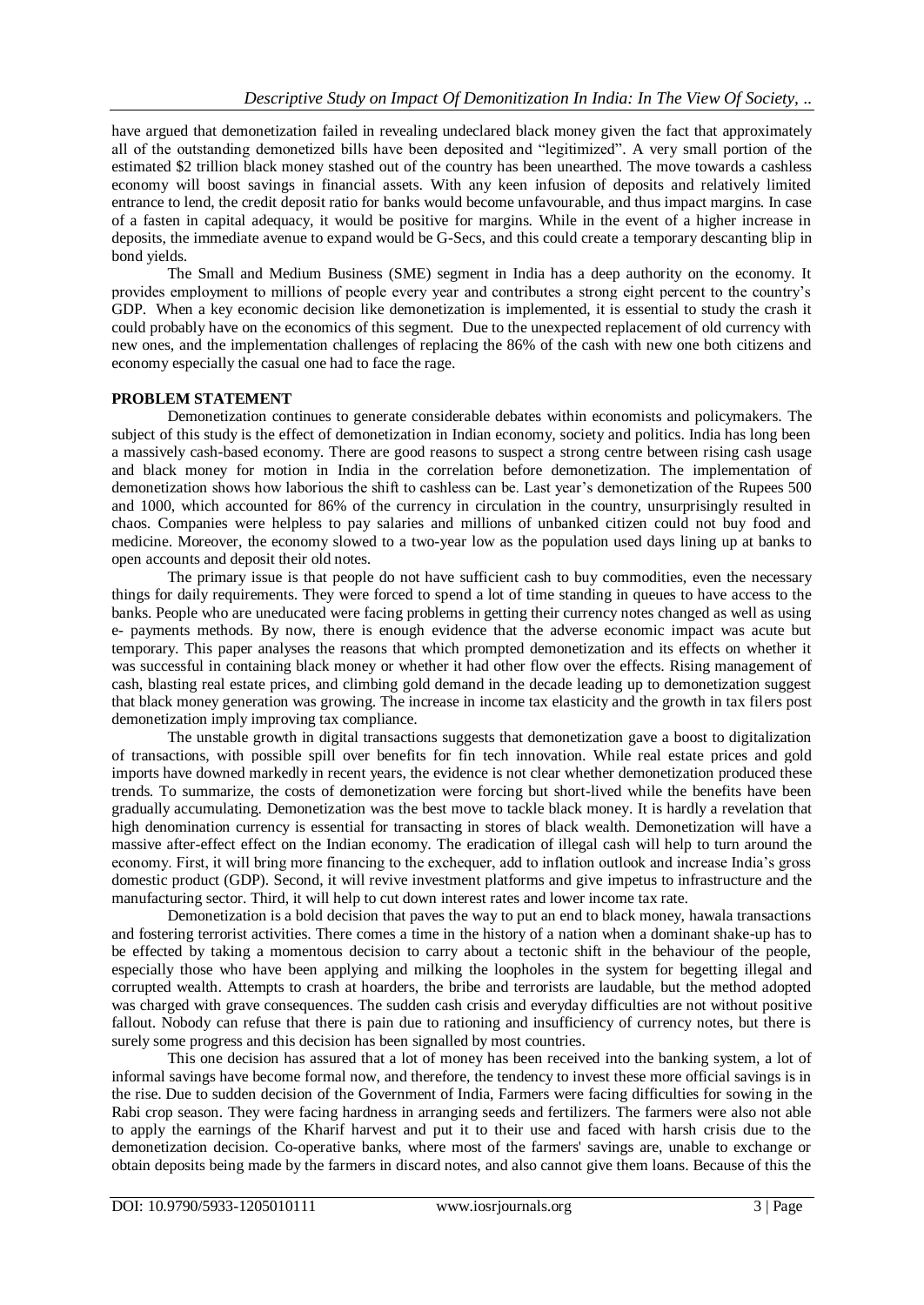farmers cannot buy seeds for the next season and also the food shortage seems to be on a row due to this. Most of the farmers are not depositing cash in the bank and are trying to change the notes at higher rates.

## **OBJECTIVES**

1. To identify the main aspects of demonetization that affects the performance in Indian economy

2. To determine the importance of digital transaction and experience that is embedded on the performance of demonetization.

3. To examine the reasons why the Indian society and the culture suffered with demonetization. To observe the affected areas in business industry.

# **RESEARCH QUESTION**

1. What are the main factors of demonetization that did affect the performance of Indian economy in recent years?

2. What are the digital transactions that are quickly come forward to help the society?

3. How the Indian society and the culture suffered with demonetization. How and at what extent the demonetization threatened the existence of small scale industries.

## **III. Literature Review**

In his article on 'Demonetization and its Effects in India', Lokesh Uke (February 2017), says that Demonetization has created so many hurdles for the citizens of India. They faced so many dilemmas due to the demonetization drive ranging from queue problems in the banks and ATM'S for deposition and to withdrawal of money. Due to the lack of cash liquidity Indians have faced problems like less consumption of goods. Several businesses were at loss due to the same issue. Business owners as well as consumers also faced many similar challenges. When the Indian government took this unprecedented decision about the demonetization, it failed to know that Indian citizens would have to face such an enormous disaster for a long time. Even though, the government has given different remedies to from time to time, it did not yield the desired result**.**

Ghandya (2016) examined the reasons behind the implementation of demonetization and examined its aftermath on common people. He pointed out that though the main motive behind demonetization was to eradicate black money and to pave way for a cashless society, it failed to achieve its main goals. Since less than 50 per cent of the Indian households have access to a bank and over 60per cent of the economy is in the informal sector, it is quite difficult to switch over to a cashless society in a short period of time. According to Ghandya, more than helping the society, that was an objective of the demonetization drive, it only increased the sufferings of the poor and the middle class. Kotnal, (2017) in his study, aim at analyzing the effect of the demonetization policy implemented by the Indian government by using the concept of sentiment analysis. The result of the analysis shows that a large share of Indian people was happy with this policy initiative. During the initial days, the sentiment was more towards the negative side as common flocks had to suffer many hardships to overcome bankruptcy. Ultimately, as the new bank notes were out on circulation, the overall sentiment of the people became positive. According to Singha (2017) the Major concern against demonetization as a reform was its unpreparedness in its introduction and implementation. Sharma (2017) in his paper concluded that the implementation of demonetization certainly has an impact in organized and unorganized sectors. It resulted in a 'cumulative decline' in output level in both sectors. The measure of its effectiveness depends on the strategy the Government has taken to defeat black money sources.

Dr. MohdWasif and Prof.Sheeba Hamid (2018) conducted a study to specifically evaluate the impacts of demonetization on Tourism Industry of Kerala. Tourism is one of the major revenue generating source for the state of Kerala which provides various employment opportunities as well. When the government suddenly stopped the denominations of Rs. 1000 and Rs. 500, tourists suffered terribly, especially they were here already. It affected not only the foreigners but the domestic tourists also. Even foreign tourists have to stand in long line for exchanging their currencies.

According to Tandon (2017), the demonetization has affected the poorer sections of the people the most and then the political entities. In the light of demonetization process, to study the impact of demonetization in the economy and also to understand the effects of cashless transactions (e-transactions) industry wise, Balaji made a research study in 2017. He observed that consumers prefer cashless means such as Paytm, internet banking etc. He also emphasized the benefits of adopting it as a check on black money. He is of the opinion that if the government can effectively clear all the problems related to demonetization, then it is going to be a huge success in the economic revolution of India and it assures a corruption free India.

In 2017 A DASH mentioned in his 'Study on Socio Economic effect of Demonetization in India' that the impact of demonetization was felt more in the social sector. The worst affected people were the poor and the common people. It also affected the Salaried class as they were not able to withdraw their salaries from the banks and ATMs because of cash deficit. Prime Minister Modi has encouraged the people to do financial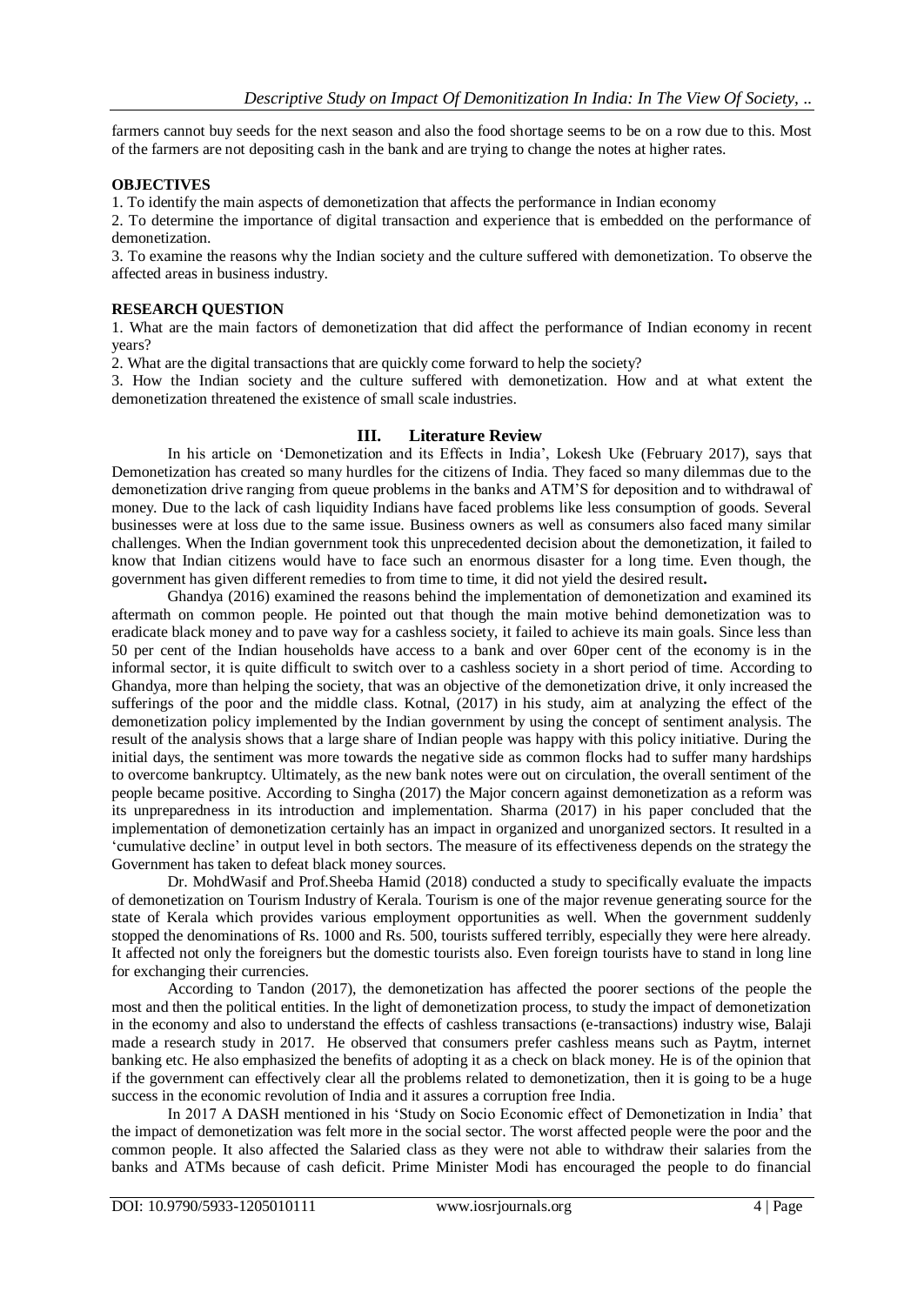transactions through mobile and other electronic means. Definitely it signals that India is moving towards cashless economy. This will definitely curb the black money to a great extent. But the challenge is how to educate the masses on the mobile based money transaction. According to DASH (2017), the social impact was drastic with marriages as cash transactions in marriages coming to a standstill. In his studies, however, he clearly explained that the demonetization has a positive impact on the common people that the use of digital currencies got increased. So the people do not need to carry currencies to any places which also reduced the crime rate. The price of some of the main commodities were also got lowered.

Veerakumar (2017) using a selected sample from the district of Coimbatore, India, studied the impact of demonetization on the public. He found out that demonetization was a big shock to people. Consequently, some were depositing currency notes in excess of the specified limits directly into bank accounts that are the unaccounted income, subject to higher tax and other penalties. Also he noticed an increased use of alternative payment methods such as e-wallets, online transactions using e-banking and debit and credit cards. In another study, Sabariga and Syamsundar(2017) reported the unfortunate effects of cash shortages in post demonetization: falling Indian stock-exchange indices and number of bank transactions, sudden hike in online transactions, and various evading techniques employed by people.

A recent economic survey (2016–2017) also affirms demonetization as a major domestic policy development and it analyzed the motivation, benefits, and costs of demonetization. In order to minimalist the costs and maximize the benefits of demonetization it proposed certain follow-up actions. Tanya Syngle had done a research on impact of demonetization on women in 2017. This study happened to examine the psychosocial impact of demonetization in two opposing strata of women in the situation of their social backgrounds. It not only provides valuable insights into the social behavior of women before, during, and after demonetization but also analyze the reasons behind the observed social behavior.

Charon Singh (2016), the chair of the Reserve Bank of India, opined that this step had positive and negative impacts on the society. On the one hand this step will raise the image of India among other nations as one that fights against corruption. On the other hand, it reduces the productivity in agriculture field and many other small scale industries due to the scarcity of cash. Kamatchi Muthulakshmi and Kalamanov( 2017) have made an attempt to study how could the tool of Demonetization be used to eradicate parallel economy. The study concluded that the government's decision to demonetize the high value currency is one of the major steps towards the eradication of black money in India. The study conducted by Jaiswal&Jagtap in 2017 noted the large economic changes and the possible impact of demonetization on different sectors. This study helps in determining the positive and negative effects of Note Ban decision taken by the government of India. The study was, however, based only on secondary data. The sources were Newspapers, magazines, internet, websites and on some books dealing with this topic. Even though demonetization caused a lot of inconveniences to the public; it was an inevitable decision for greater future of the country. It could not completely prevent the flow of black money, but certainly it played a crucial role in checking the reign of large quantities of black money.

Rajakumar and Shetty (2016) have already presented an analysis of the demonetization exercise. In particular, they have provided a history of demonetization in India, comparing the current demonetization with the one carried out in 1978. The earlier one, given the high denominations of the currency demonetized relative to those normally used for transactions, did not have any major impact on public life. The goal of the earlier demonetization steps was different from the present one. These researchers come up with numbers linking currency and gross domestic product (GDP) growth besides providing the historical perspective on this.

# **IV. Research Methodology**

This section provides full description of the methodology used in the study, as well as the survey method, along with the design of research and methods used in the study. The research is designed as a descriptive study on the impact of demonetization in India: in the view of society, politics and economic fraternity. The outcome of this project and also the mainly affected areas in culture and the problems faced by economy and business zones and also in politics are studied. Along these lines, the researchers target is to access the major pros and cons, also the improvement of digital payment and the possibilities, impact on the small business sectors and the society.

# **V. Data Analysis**

A total of 184 sets of questionnaires were distributed to randomly selected people from Kerala, southeast part of India. The SPSS software was used as an analysis tool to review the survey results. Four different kinds of analyses were made. 1. Reliability test (cronbah alpha):It refers to how dependably or consistently a test measures a characteristic. 2. Normality test: It is used to settle on if a data set is wellmodelled through a *normal* distribution and to figure how likely it is for a random variable underlying the data set to be normally distributed. Discriminant validity, correlation.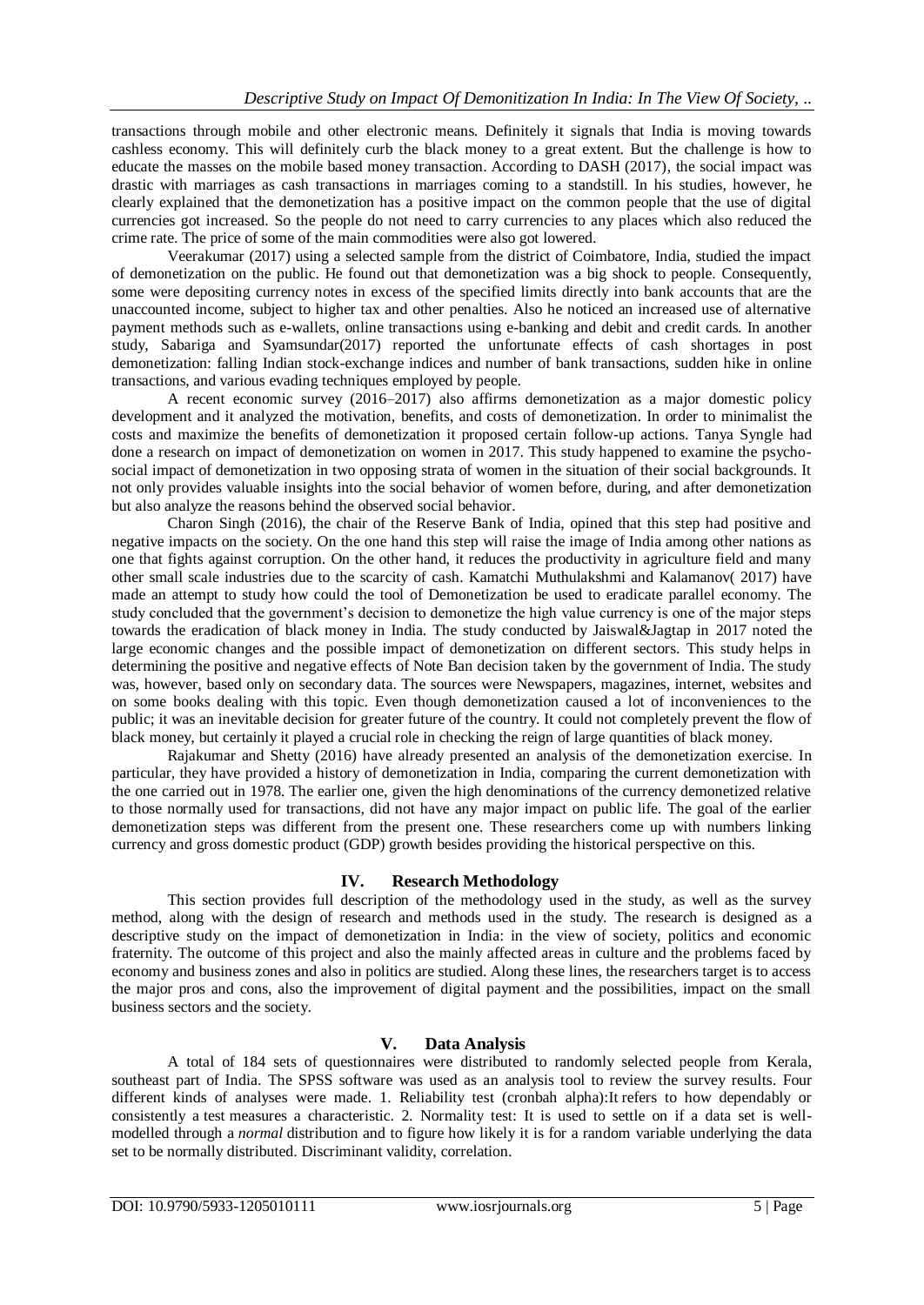|               | $N = 184$             |     |     |  |
|---------------|-----------------------|-----|-----|--|
| <b>Item</b>   | Percent%<br>frequency |     |     |  |
| <b>GENDER</b> |                       |     |     |  |
| <b>MALE</b>   | 84                    |     | 45% |  |
| <b>FEMALE</b> | 100                   |     | 54% |  |
| AGE           |                       |     |     |  |
| $0-18$        |                       | 38  | 20% |  |
| 19-30         |                       | 131 | 71% |  |
| 31-48         |                       | 15  | 8%  |  |
|               |                       |     |     |  |

| <b>EMPLOYMENT STATUS</b> |     |     |
|--------------------------|-----|-----|
| <b>STUDENT</b>           | 80  | 43% |
| <b>EMPLOYED</b>          | 96  | 52% |
| <b>UNEMPLOYED</b>        | 8   | 4%  |
| <b>MARITAL STATUS</b>    |     |     |
| <b>SINGLE</b>            | 133 | 72% |
| <b>MARRIED</b>           | 51  | 27  |
| <b>EDUCATION</b>         |     |     |
| <b>NON</b>               | 41  | 22% |
| DIPLOMA/FOUNDATION       | 83  | 45% |
| <b>BACHELORS</b>         | 50  | 27  |
| <b>MASTERS</b>           | 10  | 5%  |
| <b>POPULATION</b>        |     |     |
| MALE                     | 16  | 8%  |
| <b>FEMALE</b>            | 168 | 91  |

Table no.4.2 describes the demographic profile of the respondents for the study. Out of 184 respondents who were taken for the study, it has been identified that 54% of the respondent were female and 45% were male. 71% of respondents were in the age group between 19 to 30 years, and least responded age group is 31 to 48 (8%.) Most (45%) of the respondents were up to diploma Level and 52% of the respondents were employed.

## **Reliability test**

TABLE 4.4

| N <sub>0</sub> | <b>Construct</b>        | <b>Items</b> | Cronbach alpha |
|----------------|-------------------------|--------------|----------------|
|                | Social impact           | 5            | 0.791          |
| $\overline{c}$ | Economic impact         | 3            | 0.709          |
| 3              | Political impact        | 3            | 0.618          |
| 4              | Demonetization in India | 5            | 0.712          |

Table 4.4 presents the reliability test for the model construct; this test uses to assess the internal consistency of the model construct. The cut-off recommended by F. Hair Jr et al. (2014) to be higher than 0.6 based on Cronbach alpha indicator. The values reported for the reliability test showed a good and accepted internal consistency as all the model constructs meet the cut-off, for social impact 0.791, economic impact 0.709, political impact 0.618, and for demonetization in India0.712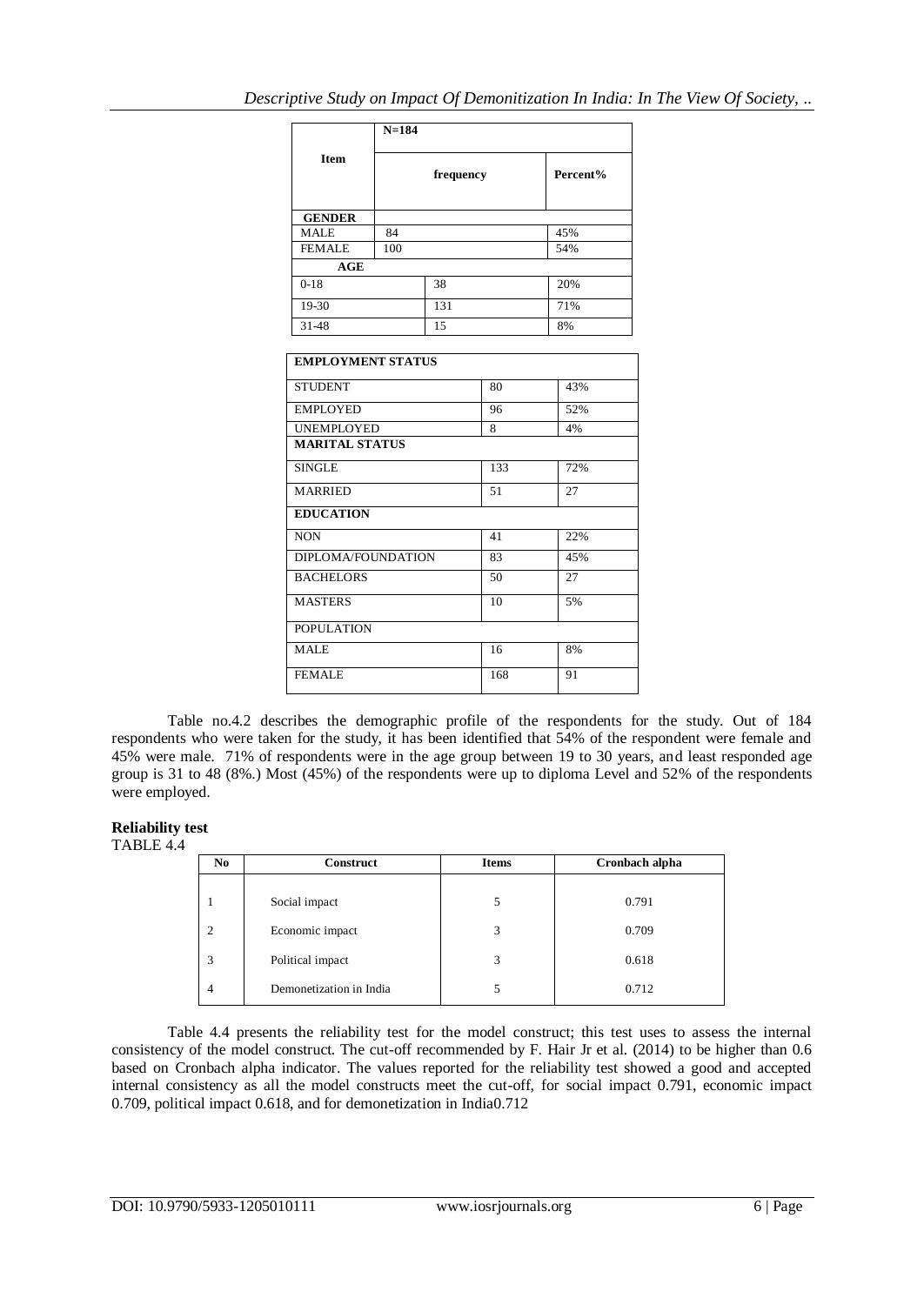# **4.5 Social impact of demonetization**

| <b>Table 4.5 Case Processing</b> |                       | <b>Summary</b> |
|----------------------------------|-----------------------|----------------|
|                                  |                       | $\%$           |
| Cases                            | Valid                 |                |
|                                  | Excluded <sup>a</sup> |                |
|                                  | Total                 |                |

a. List wise deletion based on all variables in the procedure.

| <b>Table 4.5 Reliability Statistics</b> |            |  |  |
|-----------------------------------------|------------|--|--|
| Cronbach's Alpha                        | N of Items |  |  |
| .791                                    |            |  |  |

## **Table 4.5 Item-Total Statistics**

|                         | Scale Mean if Item |         | Scale Variance if Item Corrected Item-Total | Cronbach's Alpha if |
|-------------------------|--------------------|---------|---------------------------------------------|---------------------|
|                         | Deleted            | Deleted | Correlation                                 | Item Deleted        |
| SI1                     | 12.8587            | 10.067  | 10.                                         | .769                |
| $\overline{\text{SI2}}$ | 12.5707            | 10.214  | .415                                        | .805                |
| $\overline{\text{SI3}}$ | 13.7228            | 9.852   | .584                                        | .748                |
| SI4                     | 13.1848            | 8.916   | .721                                        | .701                |
| $\overline{\text{SI5}}$ | 13.1413            | 9.576   | .642                                        | .730                |

## **4.6 Economic impact**

#### **Table 4.6 Case Processing Summary**

|              |                       |               | %          |
|--------------|-----------------------|---------------|------------|
| Cases        | Valid                 | 184           | $_{100.0}$ |
|              | Excluded <sup>a</sup> |               | ٠.         |
|              | Total                 | 184           | 100.0      |
| $\mathbf{r}$ | 1.1.1<br>11           | $\cdots$<br>. |            |

a. Listwise deletion based on all variables in the procedure.

#### **Table 4.6 Reliability Statistics**

| Cronbach's Alpha | N of Items |  |
|------------------|------------|--|
|                  |            |  |
|                  |            |  |

#### **Table 4.6 Item-Total Statistics**

|     |         |         | Scale Mean if Item Scale Variance if Item Corrected Item-Total   Cronbach's Alpha if |              |
|-----|---------|---------|--------------------------------------------------------------------------------------|--------------|
|     | Deleted | Deleted | Correlation                                                                          | Item Deleted |
| ΕI  | 0.2337  | 3.787   | .424                                                                                 |              |
| EI2 | 6.0924  | 2.806   | .663                                                                                 | .428         |
| EI3 | 5.8913  | 3.824   |                                                                                      |              |

## **4.7 Political impact**

#### **Table 4.7 Case Processing Summary**

|       |                       |     | $\frac{0}{6}$ |
|-------|-----------------------|-----|---------------|
| Cases | Valid                 | 184 | 100.0         |
|       | Excluded <sup>a</sup> |     | .∪            |
|       | Total                 | 184 | 100.0         |

a. Listwise deletion based on all variables in the procedure.

| <b>Table 4.7 Reliability Statistics</b> |            |  |  |
|-----------------------------------------|------------|--|--|
| Cronbach's Alpha                        | N of Items |  |  |
| .618                                    |            |  |  |

#### **Table 4.7 Item-Total Statistics**

|                 | Scale Mean if Item |         | Scale Variance if Item Corrected Item-Total   Cronbach's Alpha if |              |
|-----------------|--------------------|---------|-------------------------------------------------------------------|--------------|
|                 | Deleted            | Deleted | Correlation                                                       | Item Deleted |
| P <sub>I3</sub> | 7.0380             | 3.458   |                                                                   | .590         |
| PI2             | 6.5924             | 3.423   |                                                                   | .598         |
| PI1             | 6.7935             | 2.897   |                                                                   |              |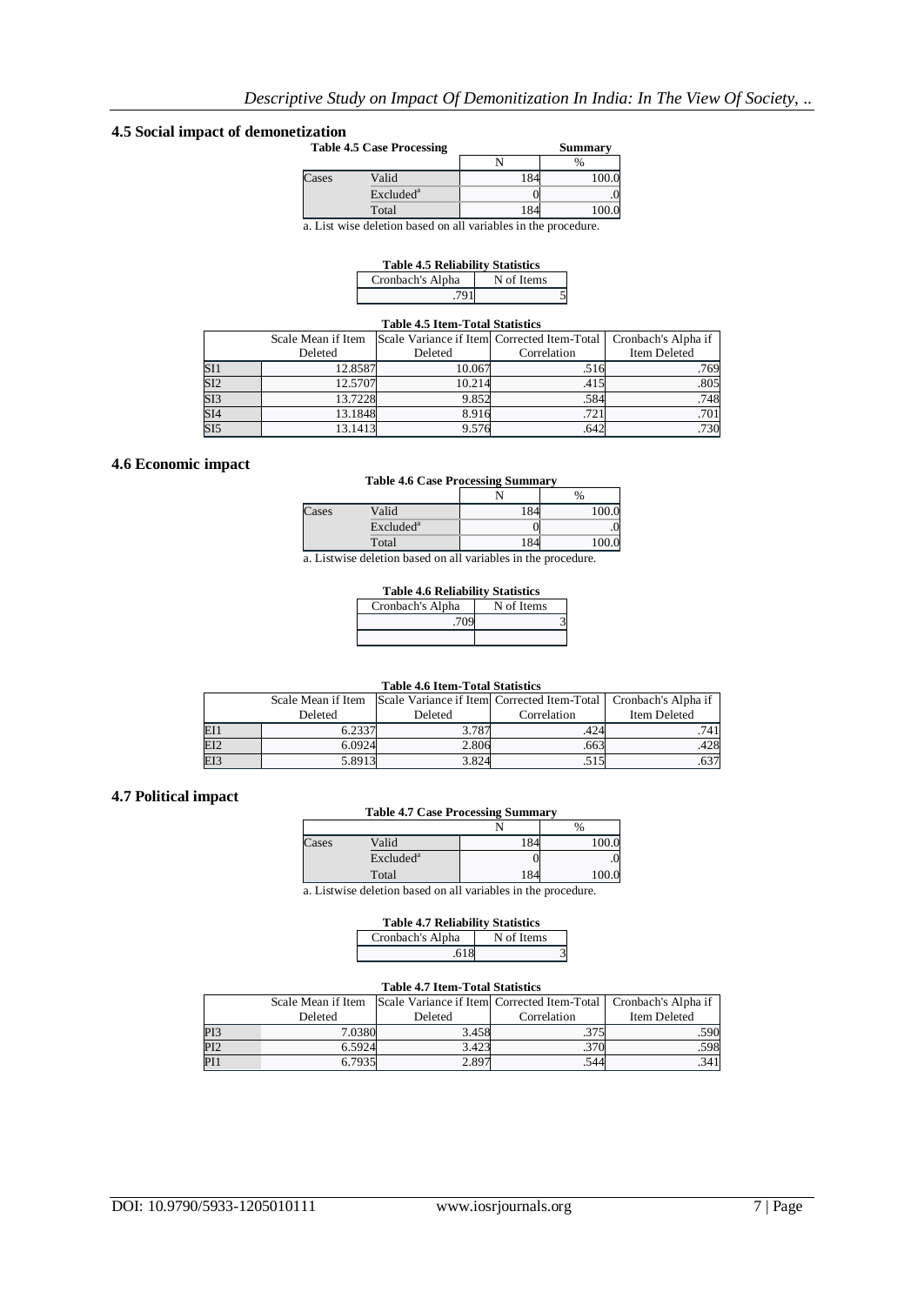## **4.8 Demonetization India**

#### **Table 4.8 Case Processing Summary**

|       |                       | . . |       |
|-------|-----------------------|-----|-------|
|       |                       |     | $\%$  |
| Cases | Valid                 | 184 | 100.0 |
|       | Excluded <sup>a</sup> |     | .0    |
|       | Total                 | 184 | 100.0 |
|       |                       |     |       |

a. Listwise deletion based on all variables in the procedure.

| <b>Table 4.8 Reliability Statistics</b> |            |  |  |  |  |
|-----------------------------------------|------------|--|--|--|--|
| Cronbach's Alpha                        | N of Items |  |  |  |  |
| .712                                    |            |  |  |  |  |

| <b>Table 4.8 Item-Total Statistics</b>            |                                                                                          |       |      |      |  |  |  |
|---------------------------------------------------|------------------------------------------------------------------------------------------|-------|------|------|--|--|--|
|                                                   | Scale Variance if Item Corrected Item-Total<br>Cronbach's Alpha if<br>Scale Mean if Item |       |      |      |  |  |  |
| Item Deleted<br>Deleted<br>Correlation<br>Deleted |                                                                                          |       |      |      |  |  |  |
| DI <sub>5</sub>                                   | 12.4511                                                                                  | 9.899 |      | .765 |  |  |  |
| DI4                                               | 12.4185                                                                                  | 8.660 | .47  | .663 |  |  |  |
| DI3                                               | 12.1685                                                                                  | 8.545 | .52  | .643 |  |  |  |
| DI <sub>2</sub>                                   | 12.1141                                                                                  | 8.287 | .567 | .624 |  |  |  |
| DI1                                               | 12.5652                                                                                  | 8.007 | .61  | .604 |  |  |  |

## **4.9 Normality**

Table 4.9 provides the result of normality test. This test is used to meet the assumption of linear regression test, which requires the data to be in normal distribution. Two indicators of the normality test are used: the skewness and kurtosis. As recommended by Pallant (2011) values ranged between -2 and +2 indicates to a normal distribution. Table 4.9 confirmed that all the skewness and kurtosis reported within the accepted range

|  | Table 4.9: Normality test |  |  |
|--|---------------------------|--|--|
|  |                           |  |  |

|                         | N                | <b>Skewness</b>  |                  |
|-------------------------|------------------|------------------|------------------|
|                         | <b>Statistic</b> | <b>Statistic</b> | <b>Statistic</b> |
| Social impact           | 184              | $-0.353$         | $-0.253$         |
| Economic impact         | 184              | $-0.274$         | $-0.175$         |
| Political impact        | 184              | $-0.275$         | 0.017            |
| Demonetization in India | 184              | $-0.283$         | $-0.046$         |

### **4.10 Discriminant validity**

This test uses to clarify to which extent the model of this study is varying from another. Two tests are used for Fornelllarcker and factor loading analysis. Table 4.10 shows that the square root of each construct average variance extracted is higher the association with another construct.

|    | DI    | EI    | PI    | SI    |
|----|-------|-------|-------|-------|
|    |       |       |       |       |
| DI | 0.847 |       |       |       |
| ΕI | 0.121 | 0.886 |       |       |
| PI | 0.123 | 0.241 | 0.844 |       |
| SI | 0.126 | 0.047 | 0.035 | 0.816 |

#### **Table 4.10: Fornelllarcker criterion**

Table 4.10:1 shows the factor loading, based on the instrument of this study. As recommended by Hair et al. (2012)loading than 0.5 is accepted to be included within the model measurement. It can be noted that, **two** items for the demonization in India are removed, one item from the economic factor, one item from the political factor, and three factors from the social impact factor. All these items are removed as its loading less than 0.5 as illustrated in figure 1.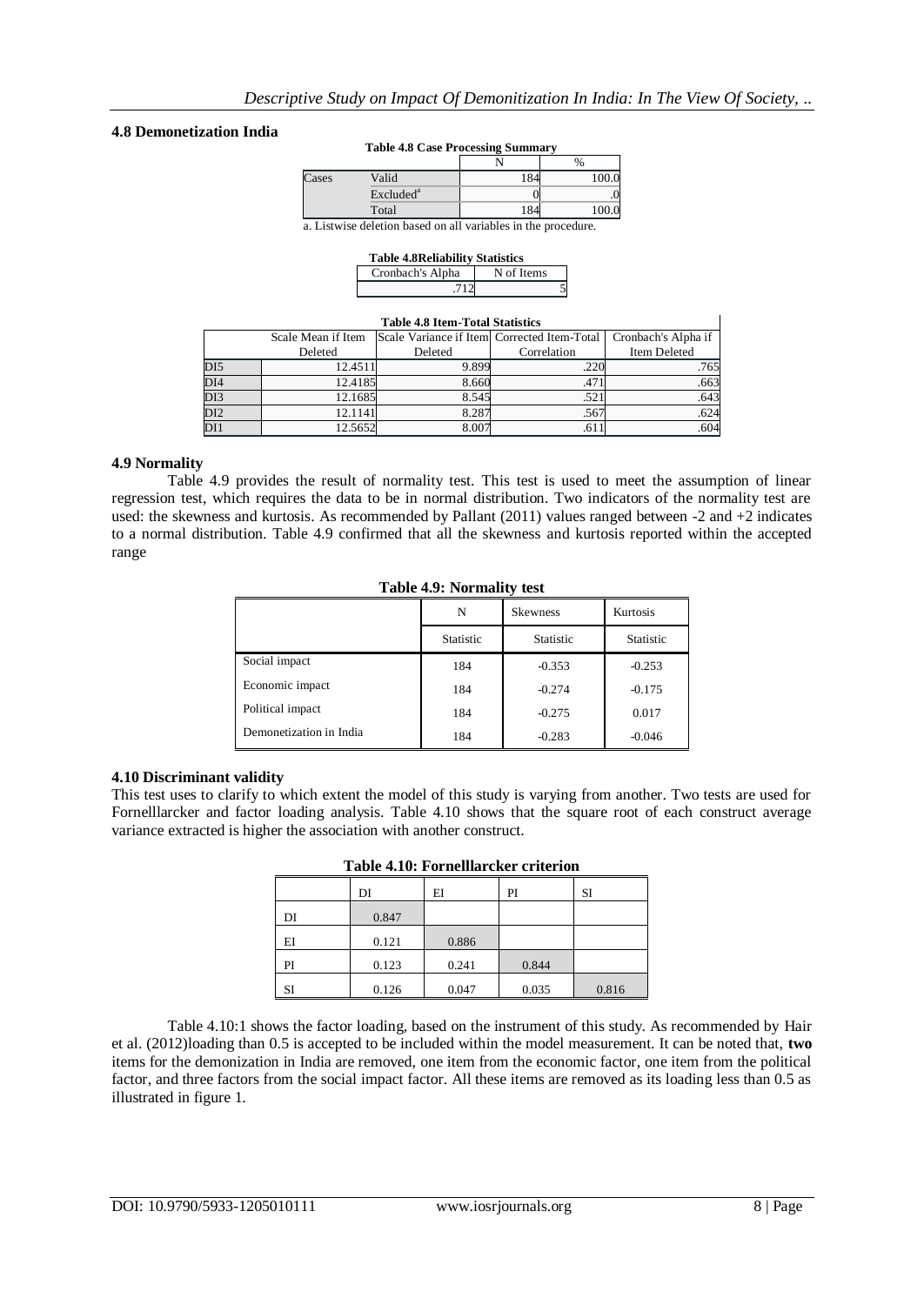| Table 1.10:1: Factor loading |                      |       |          |          |  |  |  |  |
|------------------------------|----------------------|-------|----------|----------|--|--|--|--|
|                              | EI<br>PI<br>DI<br>SI |       |          |          |  |  |  |  |
| DI1                          | 0.811                | 0.054 | $-0.035$ | 0.182    |  |  |  |  |
| DI <sub>2</sub>              | 0.852                | 0.127 | 0.156    | 0.041    |  |  |  |  |
| DI3                          | 0.876                | 0.113 | 0.148    | 0.118    |  |  |  |  |
| EI2                          | 0.131                | 0.95  | 0.186    | 0.104    |  |  |  |  |
| EI3                          | 0.071                | 0.817 | 0.277    | $-0.071$ |  |  |  |  |
| PI1                          | 0.107                | 0.2   | 0.854    | 0.001    |  |  |  |  |
| PI3                          | 0.101                | 0.207 | 0.835    | 0.06     |  |  |  |  |
| SI <sub>2</sub>              | 0.134                | 0.038 | 0.015    | 0.971    |  |  |  |  |
| SI <sub>5</sub>              | 0.041                | 0.052 | 0.084    | 0.625    |  |  |  |  |



## **4.11 Correlation**

Table 4.11 shows the result of correlation test. This test is performed to check the linearity assumption. As shown in table 4.11, there is a significant and positive relationship between social impact and demonetization in India at (r=0.321, p=0.000), also, there is a significant and positive relationship between economic impact and demonetization in India at (r=0.159, p=0.031), and there is a significant and positive relationship between economic impact and demonetization in India at (r=0.244, p=0.001).

|    | Table 2.11: correlation test |         |         |      |    |  |  |  |
|----|------------------------------|---------|---------|------|----|--|--|--|
|    |                              | SI      | ΕI      | PI   | DI |  |  |  |
| SI | Pearson Correlation          |         |         |      |    |  |  |  |
|    | $Sig. (2-tailed)$            |         |         |      |    |  |  |  |
| ΕI | Pearson Correlation          |         |         |      |    |  |  |  |
|    |                              | $.172*$ |         |      |    |  |  |  |
|    |                              |         |         |      |    |  |  |  |
|    |                              |         |         |      |    |  |  |  |
|    | Sig. (2-tailed)              | .020    |         |      |    |  |  |  |
|    |                              |         |         |      |    |  |  |  |
| PI | Pearson Correlation          | .035    | .065    |      |    |  |  |  |
|    | $Sig. (2-tailed)$            | .642    | .380    |      |    |  |  |  |
| DI | Pearson Correlation          | .321    | $.159*$ | .244 |    |  |  |  |

Sig. (2-tailed) .000 .031 .001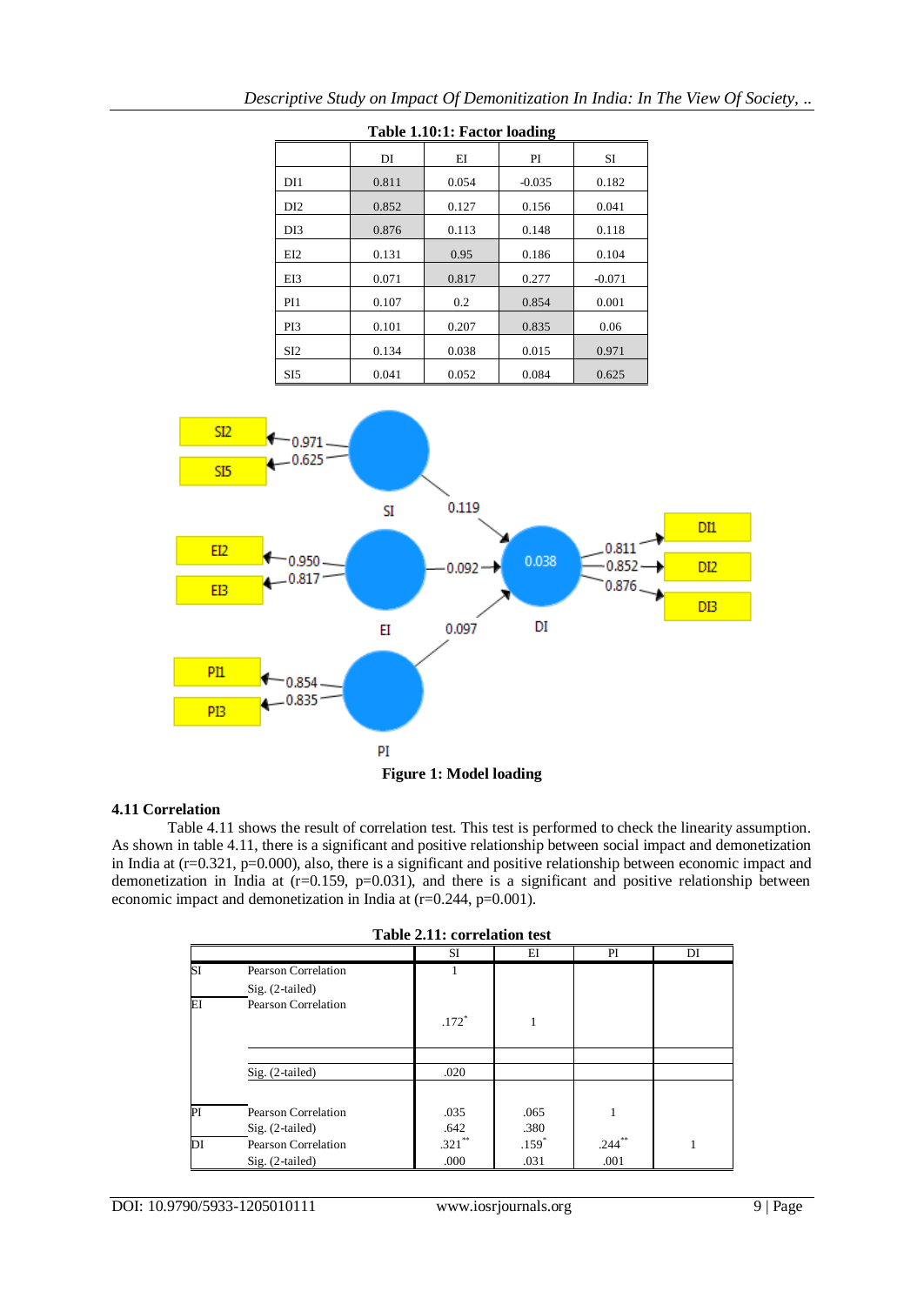\*. Correlation is significant at the 0.05 level (2-tailed). \*\*. Correlation is significant at the 0.01 level (2-tailed).

# **4.12 Regression**

For the purpose of testing these study hypotheses, the multiple linear regressions is performed. Table 4.12 presents the result obtained from regression test. It can be noted that as all the model constructs have VIF less than 4.00. This indicates there is no multicolinearity issue for the model. This is in agreement as recommended by Hoque and Awang (2016). The prediction power of the model and goodness of fit measured by the adjusted R-square. This value reported at 15.2% which refers to low estimation from the model. For the estimation coefficients, there is a significant and positive impact of social factor on the demonetization in India at ( $\beta$ =0.213, t=4.97, p=0.000), a significant and positive impact of political factor on demonetization in India at  $(\beta=0.188, t=3.341, p=0.001)$ . Meanwhile, the economic impact factor found with a non-significant impact on demonetization in India as the p-value higher than 0.05.

|                           | Table 4.12. Regi ession Coefficients |                                    |                              |       |      |                                |       |  |
|---------------------------|--------------------------------------|------------------------------------|------------------------------|-------|------|--------------------------------|-------|--|
|                           |                                      | <b>Unstandardized Coefficients</b> | Standardized<br>Coefficients |       |      | <b>Collinearity Statistics</b> |       |  |
| Model                     | B                                    | Std. Error                         | Beta                         | т     | Sig. | Tolerance                      | VIF   |  |
| (Constant)                | 2.479                                | .264                               |                              | 9.378 | .000 |                                |       |  |
| SI                        | .213                                 | .049                               | .297                         | 4.297 | .000 | .970                           | 1.031 |  |
| ΕI                        | .061                                 | .046                               | .093                         | 1.340 | .182 | .967                           | 1.034 |  |
| PI                        | .188                                 | .056                               | .228                         | 3.341 | .001 | .995                           | 1.005 |  |
| Adjusted $\mathbb{R}^2$   | 15.2%                                |                                    |                              |       |      |                                |       |  |
| a. Dependent Variable: DI |                                      |                                    |                              |       |      |                                |       |  |

**Table 4.12: Regression Coefficients<sup>a</sup>**

# **VI. Conclusion**

The Demonetization drive has affected both organized and unorganized sectors as well as the overall economic fabric of the nation. A permanent dent has been done in the casual sector by demonetization. Small businesses are already getting artificial by this decision and facing great problem. As per this study, it is those who are in the low income groups are the ones who have mainly affected by Demonetization. There has probably been a bunch of negative impact on employment, particularly in the unorganized sector. Crisis of employment opportunities will take place in the unorganized sector in the future.

Demonetization efforts are clearly falling following the demand for cash. Having said that, no matter how bleak employment circumstances seems to be now, it will get better in the following months as the financial services would do the necessary to provide employment. There is no proof to suggest that there was any change in financial performance in the post demonetization period in terms of bank account usage, credit and savings patterns, outflow patterns and acceptance and use of digital financial services in the long term. The findings of our study suggest that in the short-term demonetization might have forced people to tweak their financial behavior depending on the availability of cash. It causes substantial discomfort in terms of making necessary expenditures and investments. The study also suggests adverse effects in the area of finding employment for those working as casual laborers and also on temporary employment. Anecdotal evidence from the study supports that demonetization did have significant short term impact on the livelihood of low-income people. The negative effect of demonetization was felt more in the social sector. The poor and the general people were the most badly affected by this. Salaried class is not still able to withdraw their salaries from the banks and ATMs as a result of cash shortage. Prime Minister Modi has hoping to do financial transactions by means of mobile and other electronic means. It is obviously evident that India is moving towards cash less economy. This will control the black money to an immense extent but educating a large population on the mobile based money transaction is a huge challenge

The present study showed the bang of Demonetization on diverse sectors of Indian economy. The gross worth added is slightly declining as compared to the earlier years, but throughout the current financial year, the half yearly data are in rising trend. As per the t-test analysis the positive result of demonetization between the pre and post period has no important difference in short phase. However, the regression analysis confirmed that there is a positive impact during the long term period. Agriculture sector naturally sees high cash transactions and consequently near-term crash could be seen till liquidity is infused in the rural areas. As farmers face a provisional shortage of cash in hand, it could cause to a delay in payment which in turn would hurt the connected companies in the short term. The real estate zone has been adversely affected in a small term period whereas this sector will be rising to a positive direction in the coming years. It is like a kind of dialysis, where it